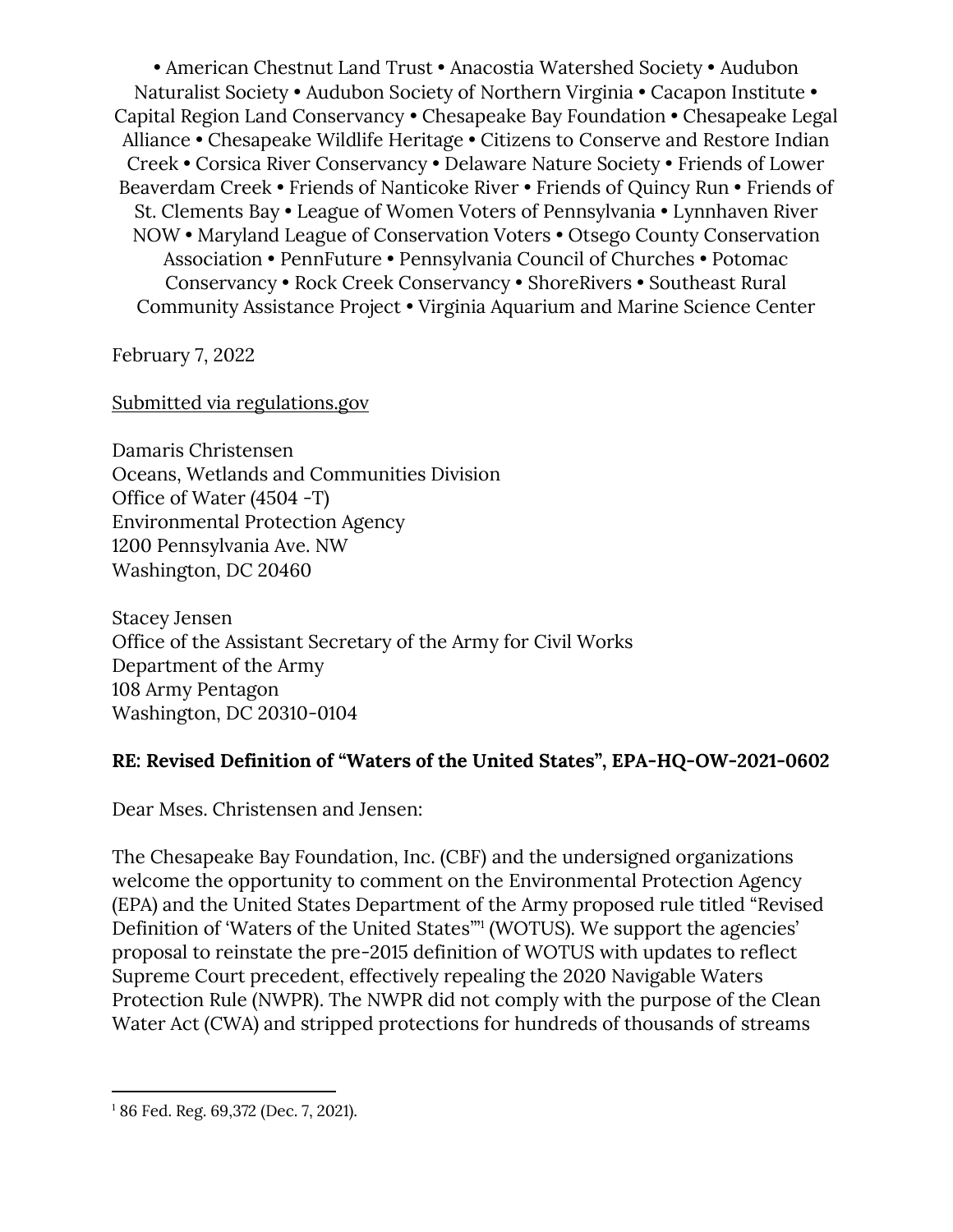and wetlands across the country. <sup>2</sup> We submit the following comments in support of the revised definition of WOTUS and look forward to continuing to work with the administration during any subsequent rulemakings.

# **I. Ephemeral Streams, Wetlands, and the Chesapeake Bay**

The Chesapeake Bay is our nation's largest estuary and the third largest estuary in the world.<sup>3</sup> Its watershed spans 64,000 square miles from Cooperstown, New York to Virginia Beach, Virginia and westward to the Allegheny Mountains. In total, it encompasses parts of six states- Delaware, Maryland, New York, Pennsylvania, Virginia, and West Virginia- and the District of Columbia.<sup>4</sup> There are 11,684 miles of shoreline, which is more than the entire U.S. west coast. <sup>5</sup> The watershed has 150 major rivers and streams and contains more than 100,000 smaller tributaries. 6 There are 1.5 million acres of wetlands<sup>7</sup>, many of which are non-navigable tributaries, non-tidal wetlands, and ephemeral and intermittent streams.

According to EPA's Chesapeake Bay Program, "[n]on-tidal, or palustrine, wetlands contain fresh water and make up 86 percent of the wetlands in the watershed. Palustrine wetlands are located on floodplains bordering streams and rivers, along the shorelines of lakes and ponds or covering broad, flat areas where water may collect (such as many areas on the Delmarva peninsula)."<sup>8</sup> Of particular note in the watershed are what are known as "Delmarva Potholes" and pocosins.<sup>9</sup> There are over 4,950 of these wetlands that are not adjacent to rivers or other waterways and they cover 34,560 acres on the Eastern Shore of Maryland, Delaware and Virginia.<sup>10</sup>

<sup>&</sup>lt;sup>2</sup> A number of our groups opposed the adoption of the Navigable Waters Protection Rule. Those comments are incorporated by reference. Additionally, there were a number of lawsuits filed challenging the Navigable Waters Protection Rule. See, e.g., *Chesapeake Bay Foundation, et. al. v. United States Environmental Protection Agency,* Case Nos. 1:20-cv-01063 (consolidated). <sup>3</sup> Environmental Protection Agency (EPA) Chesapeake Bay Program (CBP), Facts and Figures, https://www.chesapeakebay.net/discover/facts.

<sup>4</sup> *Id.*

<sup>5</sup> *Id.*

<sup>6</sup> *Id.*

<sup>7</sup> EPA, CBP, Wetlands, https://www.chesapeakebay.net/issues/wetlands.

<sup>8</sup> Environmental Integrity Project, Undermining Protections for Wetlands and Streams, What the Trump Administration's Proposed Rollback of Wetlands Regulations Means for the Chesapeake Bay Region, p. 4, December 12, 2018 (hereinafter "EIP Report"), available at

https://environmentalintegrity.org/reports/impact-of-clean-water-rollback-on-chesapeake-bayregion/.

<sup>&</sup>lt;sup>9</sup> A "pocosin" is a "wetland bog with sandy peat soil and woody shrubs throughout. Pocosins are generally found along the Atlantic coastal plain of the United States, from southern Virginia to northern Florida." National Oceanic and Atmospheric Administration, What is a pocosin, https://oceanservice.noaa.gov/facts/pocosin.html.

<sup>10</sup> EIP Report, at 6.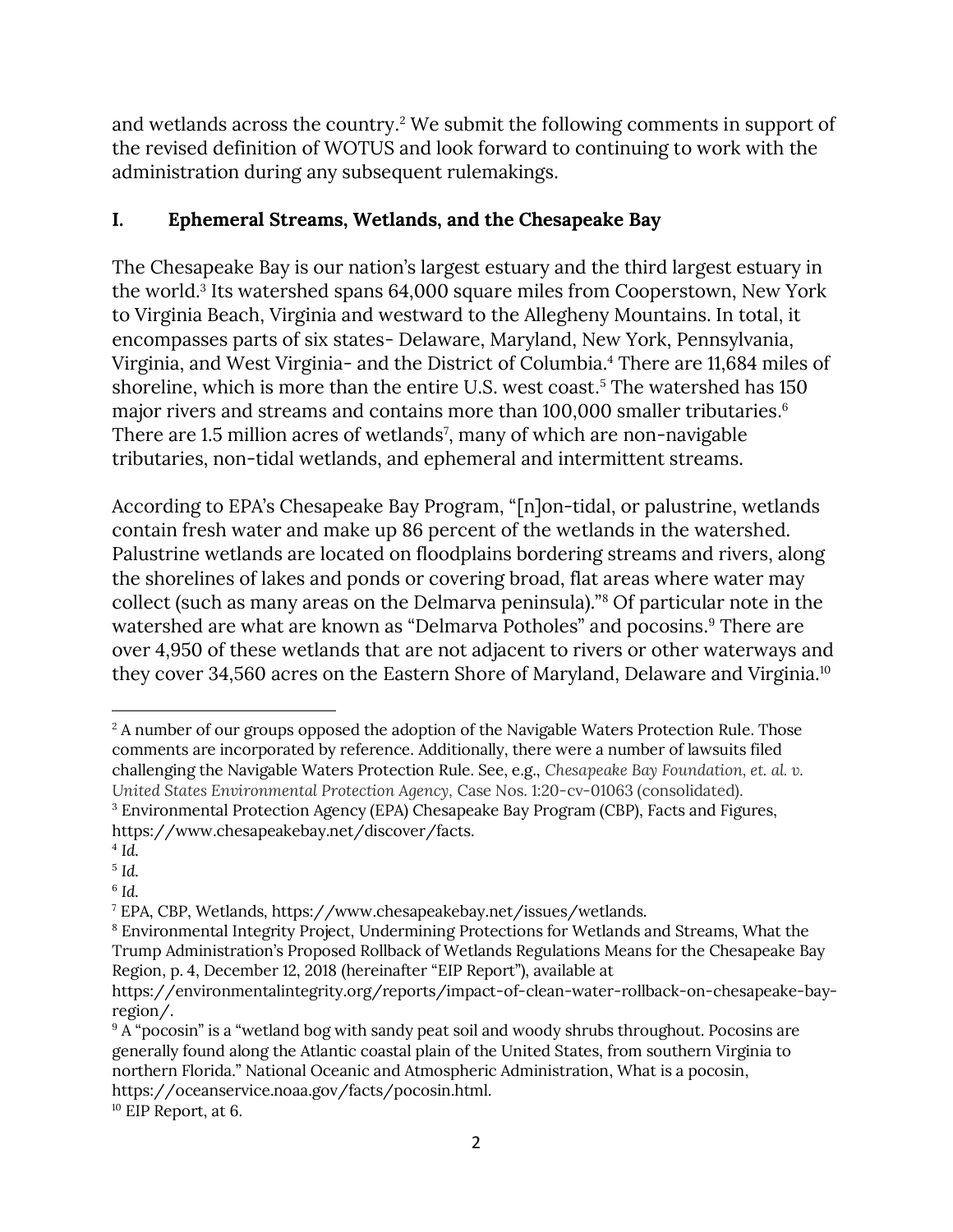The waters for these wetlands "often connect beneath the ground, or through ditches, to nearby streams and waterways, especially in rainy seasons."<sup>11</sup>

Wetlands play a critical role in supporting the waters and diverse wildlife of the Chesapeake Bay watershed. They soak up storm surges, trap polluted runoff and "provide habitat to hundreds of species of fish, birds, mammals and invertebrates."<sup>12</sup> In trapping polluted runoff, "they help slow [ ] the flow of nutrients, sediments and chemical contaminants into rivers, streams and the Bay."<sup>13</sup> Unfortunately, they are threatened by development, invasive species and sea level rise caused by climate change.

The protection and restoration of wetlands is a critical component to restoring the Bay. Indeed, EPA as the signatory on behalf of the United States to the 2014 Chesapeake Watershed Agreement<sup>14</sup> committed to:

Continually increase the capacity of wetlands to provide water quality and habitat benefits throughout the watershed. Create or re-establish 85,000 acres of tidal and non-tidal wetlands and enhance the function of an additional 150,000 acres of degraded wetlands by 2025.<sup>15</sup>

It is critical that the definition of WOTUS include these non-navigable tributaries, non-tidal wetlands, and ephemeral and intermittent streams that make the Chesapeake Bay watershed unique, like Delmarva bays and pocosins. The NWPR did not provide federal protections for these waters. As explained below we support the effective repeal of the NWPR. We urge the agencies in forthcoming rulemakings to ensure that these waters fall within the definition of WOTUS.

 $11$  *Id.* at 6.

<sup>12</sup> EPA, CBP, Wetlands, [https://www.chesapeakebay.net/issues/wetlands.](https://www.chesapeakebay.net/issues/wetlands) <sup>13</sup> *Id.*

<sup>&</sup>lt;sup>14</sup> One of the purposes of the Chesapeake Bay Restoration Act of 2000 was to "expand and strengthen cooperative efforts to restore and protect the Chesapeake Bay; and to achieve the goals established in the Chesapeake Bay Agreement." 33 U.S.C. § 1267. The Chesapeake Bay Agreement is an interstate compact as Congress developed and authorized the joint state action. *See Cuyler v. Adams*, 449 U.S. 433; 101 S. Ct. 703 (1981); *Seattle Master Builders Assoc. v. Pacific Northwest Electric Power & Conservation Planning Council*, 786 F.2d 1359 (9th Cir. 1986). Additionally, Congress, in recognizing this effort continues to fund wetland restoration in the Chesapeake Bay Watershed. *See, e.g.,* White House Office of Management and Budget, Report to Congress: Chesapeake Bay Restoration Spending Crosscut (Dec. 2021), https://www.whitehouse.gov/wpcontent/uploads/2021/12/2021-Chesapeake-Bay-Crosscut-.pdf.

<sup>&</sup>lt;sup>15</sup> EPA CBP, Chesapeake Bay Watershed Agreement,

https://www.chesapeakebay.net/what/what\_guides\_us/watershed\_agreement.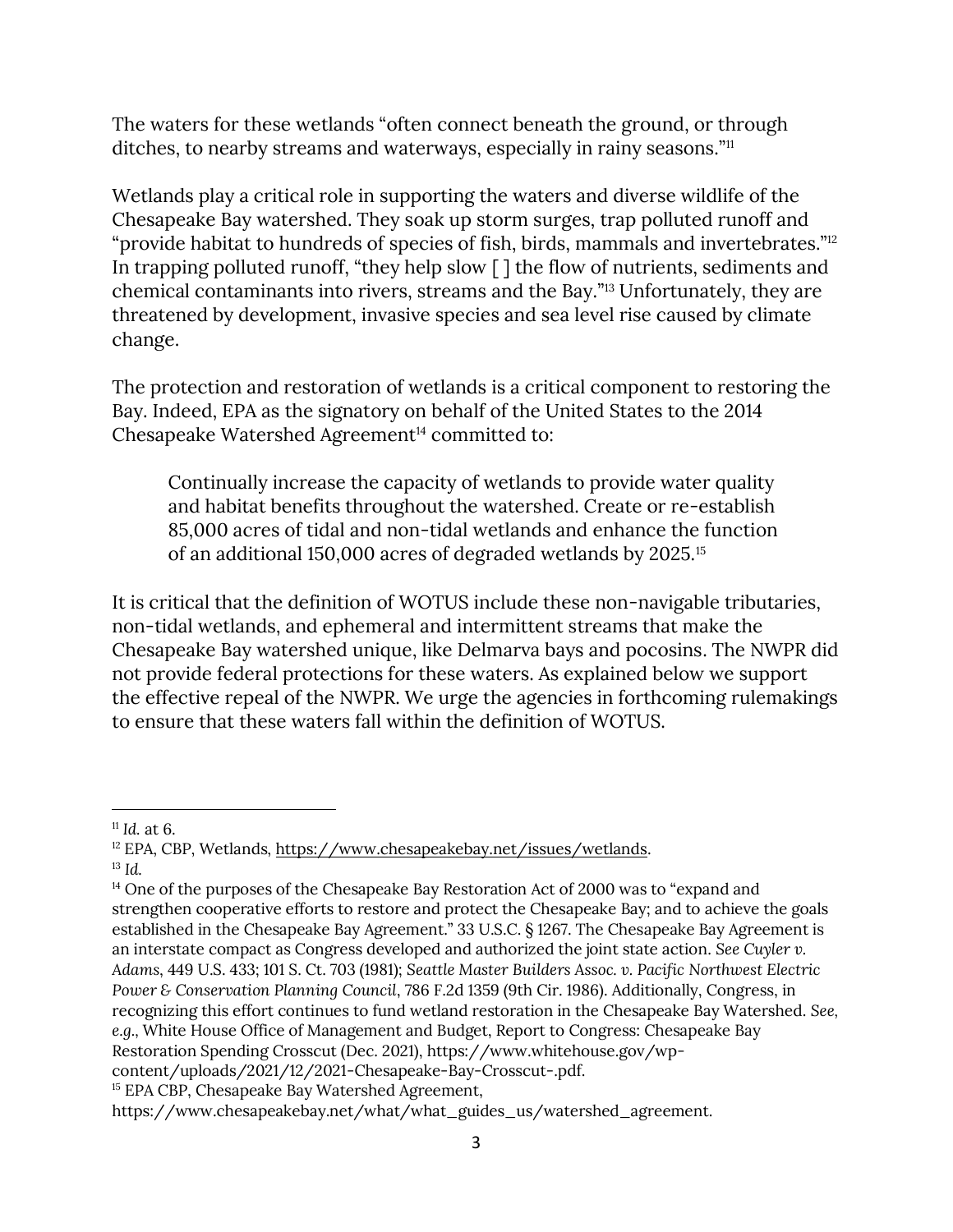#### **II. The Agencies' effective repeal of the NWPR will restore protections to numerous waters impacting the health and restoration of the Chesapeake Bay.**

The NWPR has serious legal and scientific flaws, chief among them that the rule does not comport with the purpose of the CWA – "to restore and maintain the chemical, physical, and biological integrity of the Nation's waters." <sup>16</sup> The NWPR removed protections for streams and non-adjacent wetlands without considering the effect on water quality and the purpose of the CWA. <sup>17</sup> Also, the overly narrow definition of WOTUS in the NWPR contradicts the intent of Congress in passing the CWA. <sup>18</sup> Streams and wetlands play an integral role in improving water quality by trapping, storing, and transforming excess nutrients, buffering the effects of flooding, and serving as habitat for aquatic species.<sup>19</sup> It was Congress' intent to extend CWA jurisdiction as broadly as possible because of the interconnectedness of water and aquatic ecosystems. The Supreme Court confirmed this interpretation, holding that "navigable waters" clearly extends beyond waters that are navigable in the traditional sense, in order to fulfill the obligations of the CWA. 20 The CWA, therefore, demands broad federal authority to control pollution.<sup>21</sup>

The NWPR is also inconsistent with the best available scientific information. The rule's wholesale exclusion of ephemeral streams and non-adjacent wetlands disregarded the longstanding science demonstrating the importance of these features to downstream water quality. In *Connectivity of Streams and Wetlands to Downstream Waters: A Review & Synthesis of the Scientific Evidence*, EPA demonstrated the hydrological importance of streams and wetlands to downstream water quality. The Connectivity Report determined that all tributary streams, be they perennial, intermittent, or ephemeral, are "chemically, physically, and biologically connected to downstream rivers."<sup>22</sup> The Connectivity Report also established that wetlands both in and out of floodplains benefit downstream water quality through floodwater storage, nutrient retention and transformation, and groundwater recharge.<sup>23</sup> The NWPR arbitrarily ignores the findings of the Connectivity Report.

<sup>16</sup> 33 U.S.C. § 1251(a).

<sup>17</sup> 86 Fed. Reg. at 69,407.

<sup>18</sup> *See* United States v. Riverside Bayview Homes, 474 U.S. 121, 132-33 (1985).

<sup>&</sup>lt;sup>19</sup> EPA, Connectivity of Streams and Wetlands to Downstream Waters: A Review and Synthesis of the Scientific Evidence (2015) Docket ID No. EPA-HQ-OW-2018-0149-11691, ES-2 – ES-3 (hereinafter "Connectivity Report")

<sup>20</sup> *United States v. Riverside Bayview Homes, Inc.*, 474 U.S. 121, 133 (1985).

 $^{21}$  *Id.* 

<sup>22</sup> Connectivity Report, at 6-1.

<sup>23</sup> Connectivity Report, at 4-1–4-2.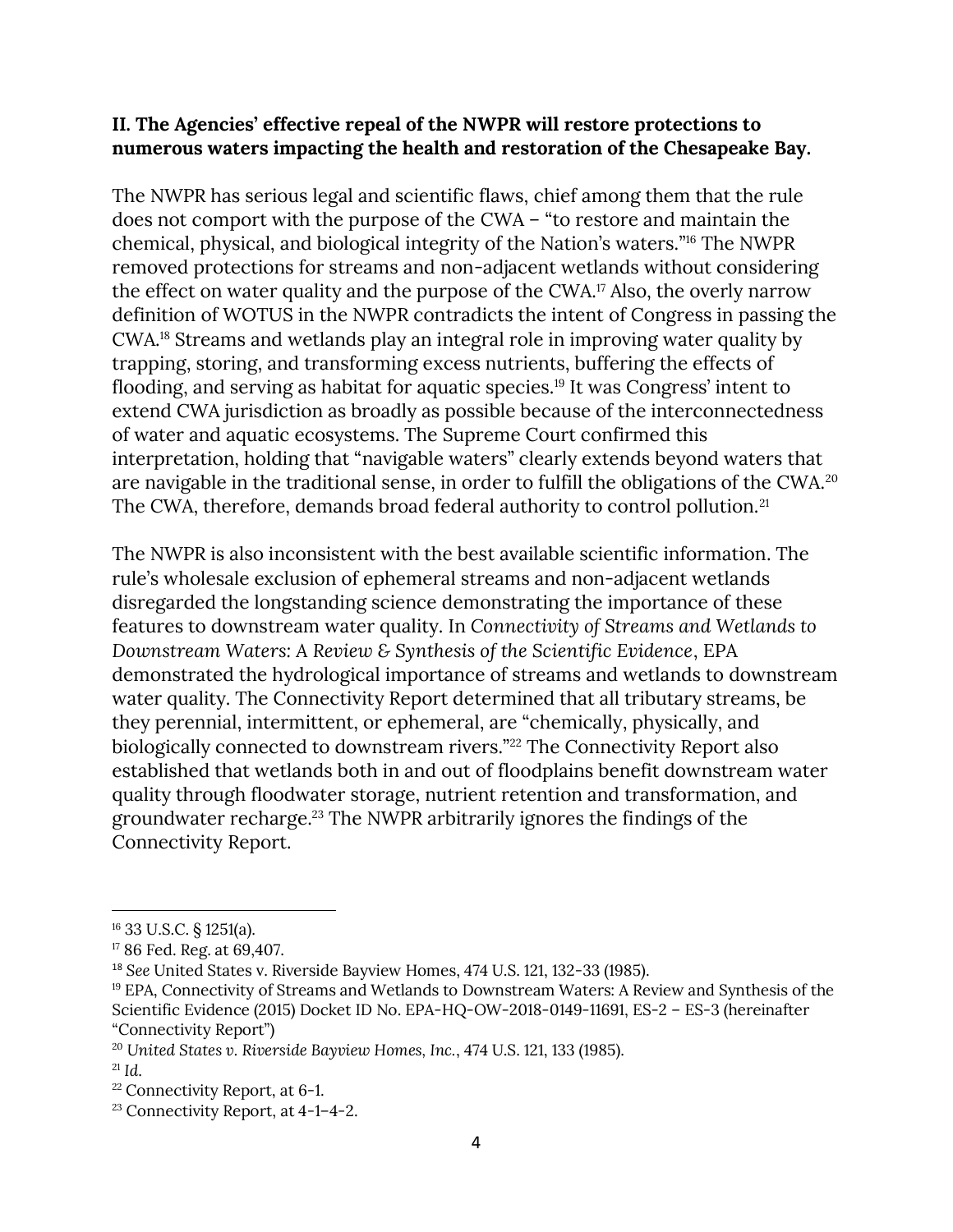The NWPR is difficult to implement, leading to inconsistent jurisdictional determinations across the country. The "typical year" standard was not workable, as available tools cannot reliably demonstrate the presence of surface water connections in a typical year.<sup>24</sup> Moreover, "typical" was not defined and left up to interpretation. In addition, states and tribes did not fill the regulatory gap left in the wake of the NWPR.<sup>25</sup> On the whole, the implementation of the NWPR has led to a significant decrease of jurisdictional determinations under the CWA. <sup>26</sup> Under the pre-2015 regulatory regime, anywhere from 27% to 45% of approved jurisdiction determinations resulted in a finding of no jurisdiction.<sup>27</sup> Under the NWPR, that number jumped to 75%.<sup>28</sup> The impact of the NWPR is likely even more significant, as individuals did not need to seek jurisdiction determinations for ephemeral streams and non-adjacent wetlands that were expressly excluded from the definition of WOTUS.

Finally, the NWPR failed to analyze the adverse impact the rule would have on environmental justice communities as required under the CWA. <sup>29</sup> It is critical that the agencies do so in any forthcoming rulemaking.

For these reasons, and those stated in the proposed rule, we support the agencies' decision to effectively repeal the NWPR.

## **III. Reinstating the pre-2015 regulations with updates to reflect Supreme Court precedent is a good first step but additional regulatory certainty is needed.**

The proposed rule restores protections for waters and wetlands across the country, which is especially important in the Chesapeake Bay watershed. We support reinstating the long-standing definition of WOTUS (i.e., the pre-2015 regulations definition) along with the updates to reflect Supreme Court case law, namely incorporating the significant nexus test.<sup>30</sup> However, we urge the agencies to work swiftly to adopt clear definitions of "perennial," "intermittent," and "ephemeral" streams as suggested in the proposed rule. <sup>31</sup> We would not support a

<sup>24</sup> 86 Fed. Reg. at 69,410.

<sup>&</sup>lt;sup>25</sup> 86 Fed. Reg. at 69,415.

<sup>26</sup> 86 Fed. Reg. at 69,413.

<sup>27</sup> 86 Fed. Reg. at 69,413-14.

<sup>28</sup> *Id.* 

<sup>29</sup> *See, e.g.,* 33 C.F.R. § 320.4(a) (The Army Corps of Engineers in determining whether to issue a section 404 permit under the CWA must conduct a broad "public interest review" analyzing the "probable impacts … of the proposed activity and its intended use on the public interest" which includes environmental justice concerns.").

<sup>30</sup> 86 Fed. Reg. at 69,418 (adopting the significant nexus test to determine jurisdiction for "other waters").

<sup>31</sup> 86 Fed. Reg. at 69,436.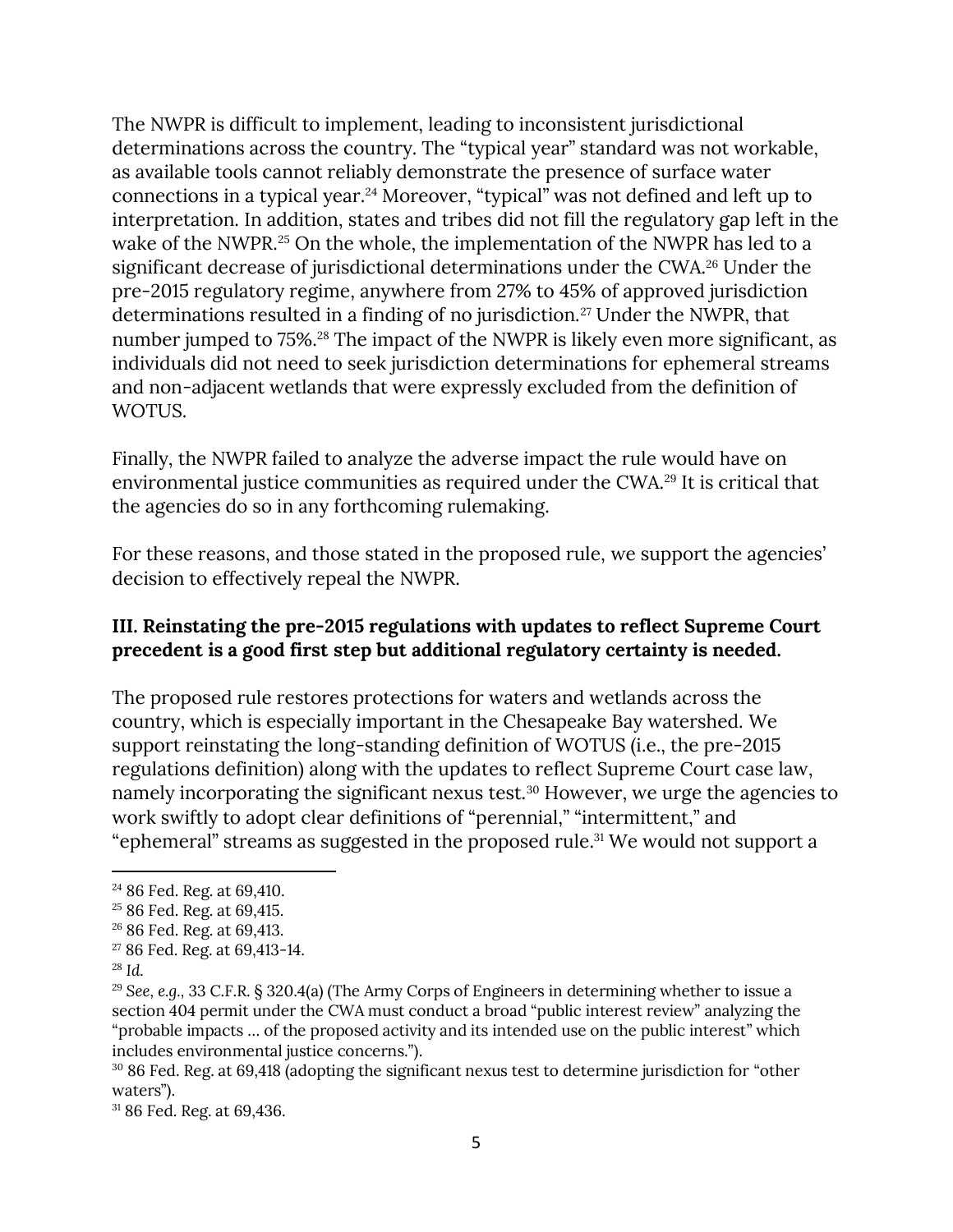definition of WOTUS that includes the wholesale exclusion of streams based solely on their flow classification, as the NWPR did.

We also urge the agencies to implement the "significant nexus" test in a manner that recognizes the importance and connectivity of ephemeral streams and nonadjacent wetlands, especially Delmarva Bays and pocosins found within the Chesapeake Bay watershed. These features were protected under the 2015 Clean Water Rule if there was a significant nexus to traditionally navigable waters.<sup>32</sup> Moving forward, the agencies should consider adopting a similar provision to the Clean Water Rule with respect to Delmarva Bays and pocosins.

Finally, as noted above, the agencies must consider environmental justice implications in any definition of WOTUS. The destruction of wetlands and streams from development projects can exacerbate flooding in environmental justice communities.<sup>33</sup> After wetlands have been disturbed, mitigation projects are then not placed in environmental justice communities at the same rates as in predominately white communities.<sup>34</sup> The agencies should include an evaluation of environmental justice impacts, especially in the context of wetland loss and flooding concerns exacerbated by climate change, as socially vulnerable communities experience disproportionate impacts from climate change.<sup>35</sup> We encourage the agencies to work with overburdened communities, especially Tribal communities<sup>36</sup>, to ensure that their interests are protected.

## **IV. Conclusion**

We support the agencies efforts to restore the bedrock CWA protections for our nation's waters and wetlands with the proposed rule. This is a much needed first step to undo the harm caused by the NWPR.

<sup>32</sup> 80 Fed. Reg. 37,054, 37,059 (June 29, 2015).

<sup>&</sup>lt;sup>33</sup> Environmental justice communities are those defined by EPA as "overburdened communities" thus, "minority, low-income, tribal or indigenous populations or geographic locations in the United States that potentially experience disproportionate environmental harms and risks." EPA EJ 2020 Glossary, https://www.epa.gov/environmentaljustice/ej-2020-glossary.

<sup>34</sup> Matthew Adam Dernoga, et. al, Environmental justice disparities in Maryland's watershed restoration programs, 45 ENVTL SCI. & POLICY 67, 70 (2015), available at

https://mdpestnet.org/wp-content/uploads/2020/11/1-s2.0- S1462901114001634-main.pdf. <sup>35</sup> *See* EPA, Climate Change and Social Vulnerability in the United States: A Focus on Six Impacts, (Sept. 2021), available at https://www.epa.gov/system/files/documents/2021-09/climatevulnerability\_september-2021\_508.pdf.

<sup>&</sup>lt;sup>36</sup> Recently seven tribes in the watershed were added to the list of federally recognized tribes: Chickahominy, Eastern Chickahominy, Monacan, Nansemond, Pamunkey, Rappahannock and Upper Mattaponi. 87 Fed. Reg. 4,636 (Jan. 28, 2022). A number of these tribes have wetlands on their lands.